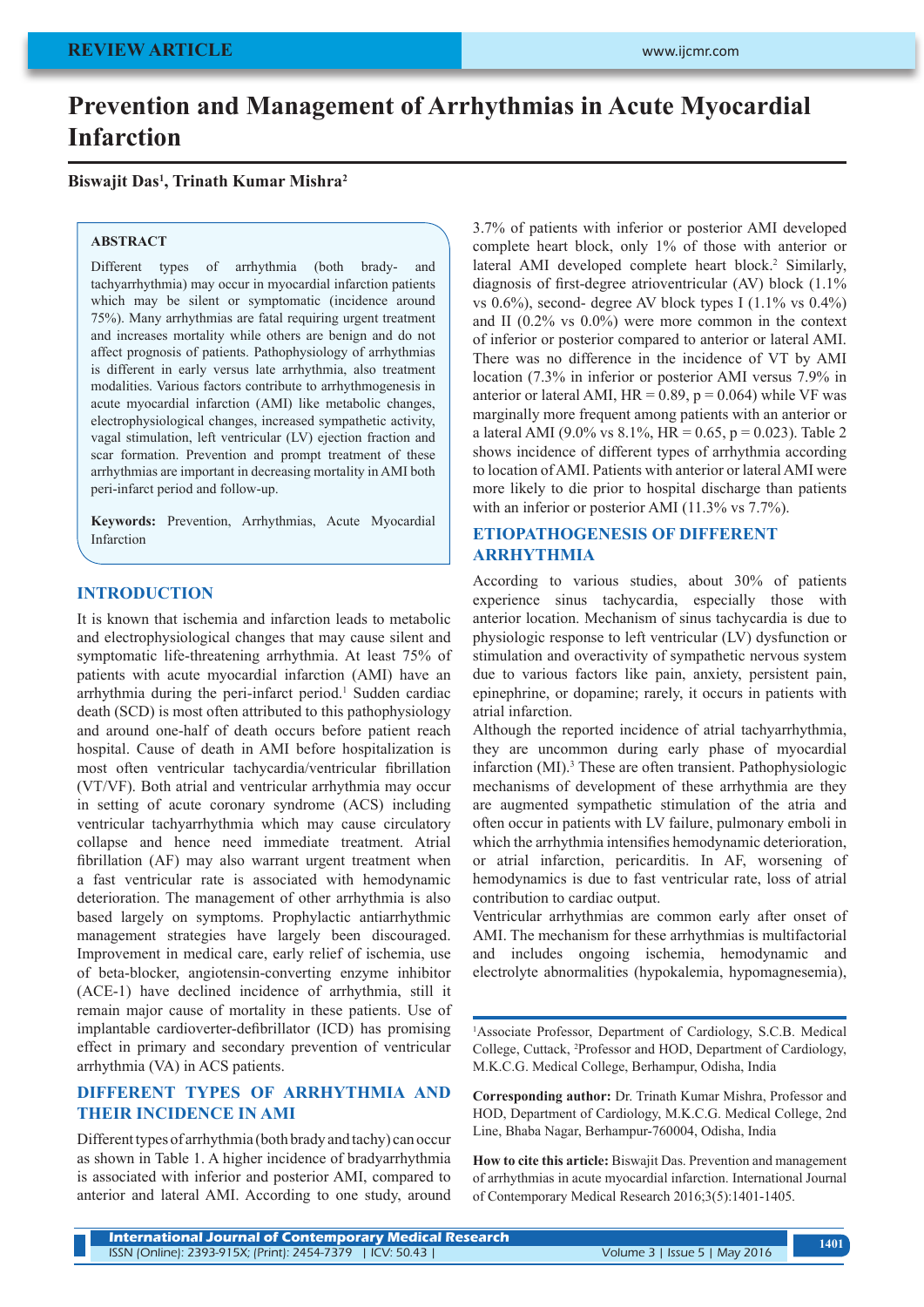metabolic abnormalities (acidosis, hypoxia), re-entry, and enhanced automaticity. Acute myocardial ischemia leads to ATP deficiency, anaerobic glycolysis causing acidosis, elevation of extracellular potassium and lysophosphatidylcholine accumulation. This sequence of events results electrophysiologically in: (1) ionic imbalance, (2) less contractile force by events that culminate in mishandling of intracellular calcium and (3) reduced conduction velocity because of less functional gap junctions.4 Ionic imbalance in turn leads to (a) shorter duration of the action potential by activation of the substrate-related potassium current: IK, ATP. Myocardial reperfusion may cause profound electrophysiological alterations,, depending on the prior duration of ischemia. I<+ current and phosphorylation of sarcoplasmic reticulum proteins by CAMKII (calcium and calmodulin-dependent protein kinase II).5 The intracellular Ca2+ overload (among others caused by reactive oxidative stress) will result in spontaneous Ca2+ oscillations (calcium overload) the ischemic/reperfused to the nonischemic (Figure l), 6 (intramural) re-entry in ischemia, whereas triggered activity appears to be the dominant mechanism in reperfusion. Arrhythmogenesis early in the course of an ACS, manifested as often polymorphic VT. Ventricular arrhythmia late after ACS is due to scar re-entry and incomplete revascularization.

## **PREDICTORS OF ARRHYTHMIA IN AMI**

One should evaluate the risk of reoccurrence of a rhythm disturbance in AMI especially VT or VF as they are potentially lethal events. Arrhythmia risk evaluation includes, beside the careful reading of standard electrocardiogram (ECG), a series of useful more or less routine investigations (Table 3).8 ECG features with significant arrhythmia risk are premature ventricular beats (PVBs) with profoundly altered morphology, polymorphic ventricular premature contraction (VPC), frequent ventricular couplets, triplets, nonsustained ventricular tachycardia (NSVT) episodes, QRS duration greater than 160 ms in patients with complete left bundle branch block (LBBB); alternation of T-wave amplitude (of microvolts); QT dispersion greater than 100 ms.



**Figure-1:** Mechanism of arrhythmia

Heart rate variability (HRV) can be analyzed in time and frequency domain using a 24-hour Holter ECG recording. post:MI and tends to return during the first year. The autonomous Tone and reflexes in acute myocardial infarction (ATRAMI)9 study confirmed that HRV and baroreflex sensitivity (BRS) remains a significant predictor of cardiac mortality in patients after AMI (< 28 days). Also according to this study, the combination of low values of HRV and reduced left ventricular ejection fraction (LVEF) is useful for SCD risk stratification in patients after AMI.

| Category                                                      | Arrhythmia                                  |  |  |
|---------------------------------------------------------------|---------------------------------------------|--|--|
| Ventricular tachy                                             | Ventricular premature beats (VPC)           |  |  |
|                                                               | Ventricular tachycardia/ventricular fibril- |  |  |
|                                                               | lation (VT/VF), accelerated idioventricu-   |  |  |
|                                                               | lar rhythm (AIVR)                           |  |  |
| <b>SVT</b>                                                    | Sinus tachycardia                           |  |  |
|                                                               | Atrial fibrillation and/or atrial flutter   |  |  |
|                                                               | Paroxysmal supraventricular tachycardia     |  |  |
| Brady                                                         | Sinus bradycardia                           |  |  |
|                                                               | Junctional escape rhythm                    |  |  |
|                                                               | Atrioventricular block                      |  |  |
|                                                               | Intraventricular block                      |  |  |
| SVT, supraventricular tachycardia; AMI, acute myocardial      |                                             |  |  |
| infarction.                                                   |                                             |  |  |
| Table-1: Different types of tachy- and bradyarrhythmia in AMI |                                             |  |  |

| <b>Conduction abnormalities</b>                                  | <b>Inferior</b> or | <b>Anterior or</b> |  |  |
|------------------------------------------------------------------|--------------------|--------------------|--|--|
|                                                                  | posterior AMI      | lateral AMI        |  |  |
| First degree AV block                                            | 1.10%              | $0.60\%$           |  |  |
| Mobitz <sub>1</sub>                                              | 1.10%              | 0.40%              |  |  |
| Mobitz 2                                                         | 0.20%              | $0.00\%$           |  |  |
| Complete AV block                                                | 3.70%              | $1.00\%$           |  |  |
| <b>VT</b>                                                        | 7.30%              | 7.90%              |  |  |
| VF                                                               | 8.10%              | $9.00\%$           |  |  |
| Death                                                            | 7.70%              | 11.30%             |  |  |
| AV, atrioventricular; VT, ventricular tachycardia; VF, ventricu- |                    |                    |  |  |
| lar fibrillation; AMI, acute myocardial infarction.              |                    |                    |  |  |
| Table-2: Different types of arrhythmia by AMI location           |                    |                    |  |  |

Standard ECG

- Effort-induced arrhythmias
	- Premature beats, QT interval (adaptation to heart rate)
	- Heart rate adaptation to effort (maximum value, return to normal rhythm)
- Bedside ECG
- Ambulatory ECG monitoring (Holter), analyzing:
	- Eventual sustained or unsustained arrhythmias
	- Number of PVB, heart rate variability
	- Heart rhythm turbulence, QT variability
- Long-term monitoring with implantable devices
- Signal-averaged electrocardiography (SAECG)
- Evaluation of T-wave alternans (or MTWA—microvolt T-wave alternans)
- Evaluation of the baroreceptor reflex sensitivity
- Electrophysiological exploration (with programmed stimulation
- ECG, electrocardiography; PVB, premature ventricular beat **Table-3:** Evaluation for predictors of arrhythmia

<sup>•</sup> Stress ECG, looking for: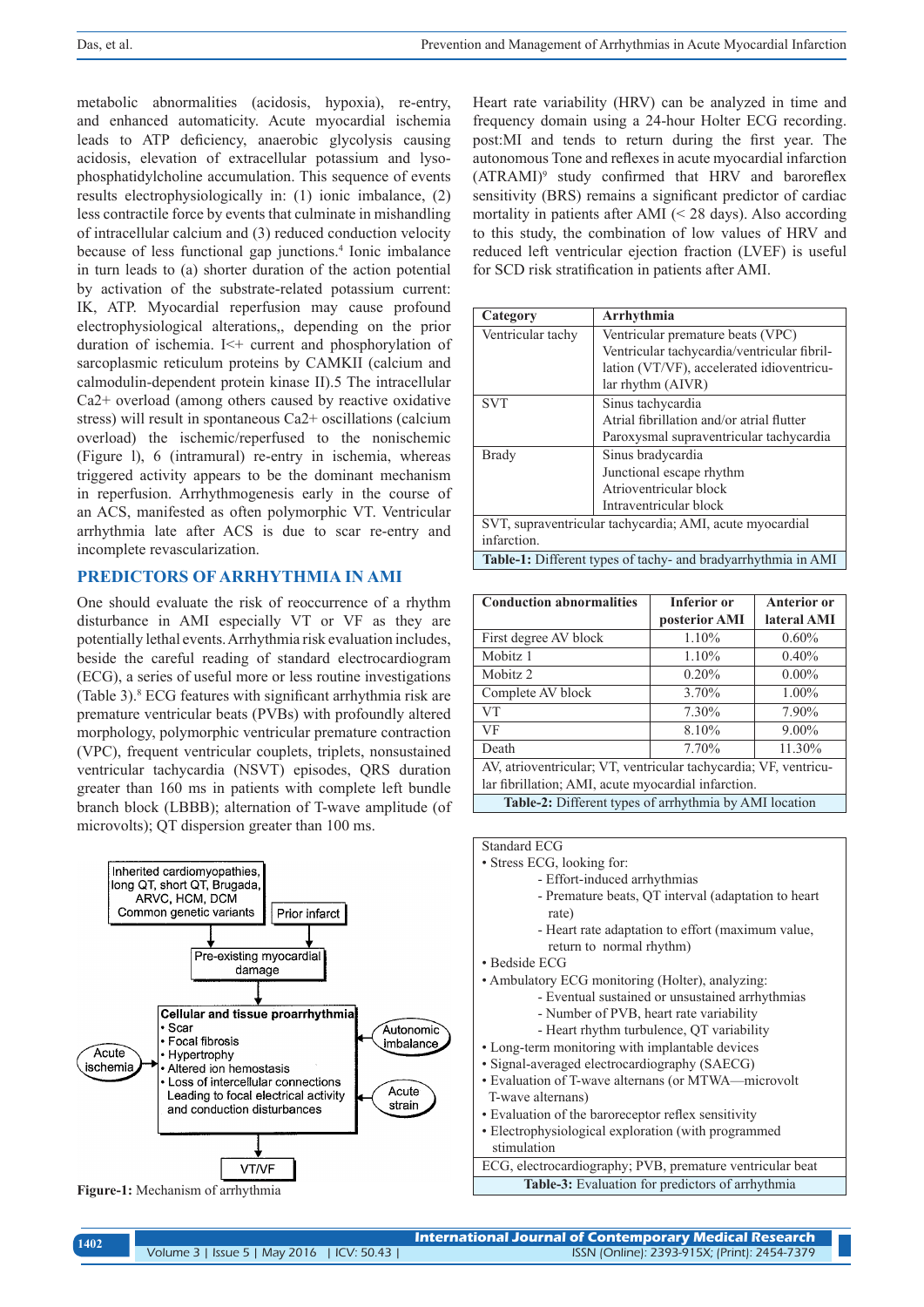Heart rate turbulence (HRT) is represented by variations in sinus rhythm cycle length determined by a VPC.

Signal-averaged electrocardiography (SAECG), allows the highlighting of small amplitude potentials, of the order of microvolts at the end of QRS complex. The presence of these conditions is labelled as late potential present/positive SAECG which are considered predisposing to re-entrant arrhythmias.

Signal-averaged electrocardiography and microvolt T-wave alternans (MTWA) have the negative predictive value of 97- 99% is of practical importance.

# **PROGNOSIS OF ARRHYTHMIA IN AMI**

Ventricular premature beats are almost universal on the first day of the acute phase and complex arrhythmias (multiform complexes, shortrunsortheR-on-Tphenomenon) are common.

An accelerated idioventricular rhythm (AIVR) typically occurs during the first 2 days, with about equal frequency in anterior and inferior infarctions. Most episodes are of short duration. Accelerated idioventricular rhythm is often observed shortly after successful reperfusion has been established with fibrinolytic therapy. However, the frequent occurrence of this rhythm in patients without reperfusion limits its reliability as a marker of the restoration of patency of the infarct-related coronary artery. In contrast to rapid VT, AIVR is thought not to affect prognosis, and routine treatment of AIVR is not indicated.

Ventricular tachycardia/ventricular fibrillation: Among

patients who underwent fibrinolytic therapy in the (GUSTO-I) study, approximately 10% experienced VT/ VF. In the Assessment of Pexelizumab in Acute Myocardial Infarction (APEX- AMI) study, which included patients treated with primary percutaneous coronary intervention (PCI), sustained VT/VF developed in 5.7%. Clinical outcomes were worse in patients with VT/VF than in those without VT/VF. Compared with patients without VT/VF, 90-day mortality risk was 2-fold higher for patients with early VT/VF and 5-fold higher in late VT/VF.12 Result of French Registry of Acute ST-Elevation or Non-ST Elevation Myocardial Infarction (FAST-MI) 2005 registry which was recently published, the overall in-hospital mortality was significantly higher among VF patients (25.0% vs 5.0% for non-VF patients). When considering VF timing, in-hospital mortality was higher in the late VF group as compared to the early VF group  $(33.3\% \text{ vs } 22.8\% \text{; } p \le 0.001)$ . Also the investigators concluded that, while patients who develop VF during their index hospitalization for AMI are at significantly higher risk of in-hospital mortality, they are not at higher long-term mortality risk or SCD mortality.13

# **PREVENTION AND MANAGEMENT OF ARRHYTHMIA IN AMI**

#### **Sinus Tachycardia**

As it represents physiologic response to LV dysfunction and overactivity of sympathetic system, treatment includes optimizing hemodynamics and oxygenation, correction of anemia, electrolyte and acid-base disorder, pain control,

| <b>Recommendations</b>                                                                                                                                                                                                                                                                                          | <b>Class</b> | Level          |  |
|-----------------------------------------------------------------------------------------------------------------------------------------------------------------------------------------------------------------------------------------------------------------------------------------------------------------|--------------|----------------|--|
| Direct current cardioversion is indicated for sustained VT and VF                                                                                                                                                                                                                                               |              | $\mathcal{C}$  |  |
| Sustained monomorphic VT that is recurrent or refractory to direct current cardioversion: should be considered<br>to be treated with IV amiodarone                                                                                                                                                              |              | $\mathcal{C}$  |  |
| May be treated with IV lidocaine or sotalol                                                                                                                                                                                                                                                                     |              | $\mathcal{C}$  |  |
| Transvenous catheter pace termination should be considered if VT is refractory to cardioversion or frequently<br>recurrent despite antiarrhythmic medication                                                                                                                                                    | Ila          | $\mathsf{C}$   |  |
| Repetitive symptomatic salvoes of nonsustained monomorphic VT should be considered for either conserva-<br>tive management (watchful waiting) or treated with IV beta-blocker, or sotalol, or amiodarone                                                                                                        |              | $\mathcal{C}$  |  |
| Polymorphic VT                                                                                                                                                                                                                                                                                                  |              |                |  |
| Must be treated by IV beta-blocker                                                                                                                                                                                                                                                                              |              | B              |  |
| Or IV amiodarone                                                                                                                                                                                                                                                                                                | I            | $\mathcal{C}$  |  |
| Urgent angiography must be performed when myocardial ischemia cannot be excluded                                                                                                                                                                                                                                |              | $\mathsf{C}$   |  |
| May be treated with IV lidocaine                                                                                                                                                                                                                                                                                |              | $\mathcal{C}$  |  |
| Prompt assessment and correction of electrolyte disturbances, consider magnesium                                                                                                                                                                                                                                | T            | $\overline{C}$ |  |
| Should be treated with overdrive pacing using a temporary transvenous right ventricular lead or isoproterenol<br>infusion                                                                                                                                                                                       |              | $\mathcal{C}$  |  |
| Management of ventricular arrhythmias and risk evaluation for sudden death on long-term                                                                                                                                                                                                                         |              |                |  |
| Specialized electrophysiological evaluation of ICD implantation for secondary prevention of sudden cardiac<br>death is indicated in patients with significant LV dysfunction, who suffer from hemodynamically unstable<br>sustained VT or who are resuscitated from VF occurring beyond the initial acute phase |              | $\overline{A}$ |  |
| Secondary preventive ICD therapy is indicated to reduce mortality in patients with significant LV dysfunction,<br>and hemodynamically unstable sustained VT or survived VF, not occurring within the initial acute phase                                                                                        |              | $\overline{A}$ |  |
| Risk evaluation for sudden cardiac death should be performed to assess indication for primary preventive ICD<br>therapy by assessing LVEF (from echocardiography) at least 40 days after the acute event in patients with<br>$LVEF < 40\%$                                                                      |              | $\mathbf{A}$   |  |
| VT, ventricular tachycardia; VF, ventricular fibrillation; ICD, implantable cardioverter-defibrillator; LV, left<br>ventricle; LVEF, left ventricular ejection fraction; ESC, European Society of Cardiology; STEMI, ST-elevation<br>myocardial infarction; AMI, acute myocardial infarction.                   |              |                |  |
| Table-4: ESC 2012 STEMI guidelines for management of arrhythmia in AMI                                                                                                                                                                                                                                          |              |                |  |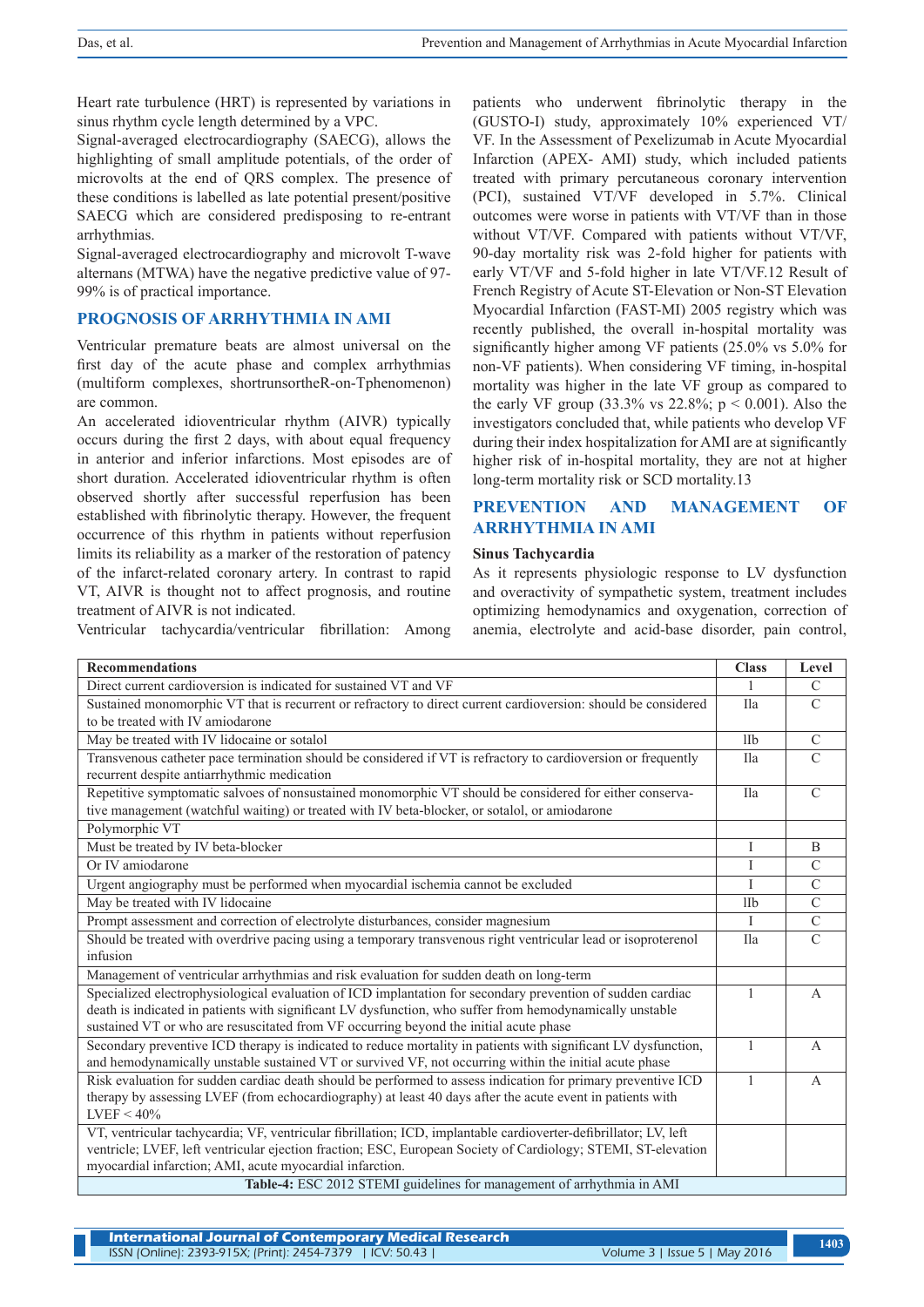anti-anxiety drugs. Beta-blockers are indicated for patients without evidence of significant LV dysfunction.

## **Atrial Tachyarrhythmia**

Atrial fibrillation has been reported to complicate 2.3-21% of acute AMI patients.14 Pre-existing AF observed in patients with AMI, and new-onset AF for the remaining two-thirds. ACE-Is and angiotensin II inhibitors has led to a substantial decline in the incidence of post-MI AF. (2.5-5 mg every 2-5 minutes to a total of 15 mg) or atenolol after heart failure and underlying conduction disease have been excluded. When there are absolute contraindications to beta first- line therapy for management of acute AF, but it plays role in patients with heart failure or LV dysfunction. Urgent direct current cardioversion (DCCV) is recommended for patients with severe hemodynamic instability or intractable ischemia, In addition to electrical cardioversion (CV), amiodarone can be used for restoration of sinus rhythm when the hemodynamic situation is stable.drugs (AADs) because of its limited negative ionotropic effect. Benefit of triple antithrombotic regimen should be weighed against risk of bleeding and accordingly type of stent [bare-metal stent (BMS) or drugeluting stent (DES)] should be chosen. In patients with ACS, receiving triple antithrombotic therapy HAS-BLED score was found to have diagnostic value in prediction of bleeding. Necessary15 which is usually 1 month after BMSs and 3 to 6 month after DES. ("dual" therapy) for up to 12 months, and then by anticoagulant monotherapy lifelong.

#### **VENTRICULAR ARRHYTHMIA**

#### **Prophylaxis**

Because hypokalemia can increase the risk for development of VT, low serum potassium levels should be identified quickly after admission for ST-elevation myocardial infarction (STEMI) and should be treated promptly.16 Despite the lack of a consistent relationship between hypomagnesemia and VAs, magnesium deficits may still be linked to risk because patients with STEMI have reduced intracellular magnesium levels not adequately reflected by serum measurements. As noted earlier, magnesium should be repleted to achieve a serum level of 2 mEq/L. Early beta-blocker use has reduced VF and can be instituted in patients without contraindication. Lidocaine prophylaxis to prevent primary VF is no longer advised. Early revascularization reduces incidence of VA. Early and intensive statin therapy reduces incidence of premature ventricular contraction (PVC) and nonsustained VT.

#### **Management**

With widespread use of revascularization therapy limiting size of infarction and to increased use of beta-blocker, the incidence of sustained VT/VF has declined. Still it remains a major cause of mortality in ACS patients. Direct current CV/ defibrillation is the treatment of choice in VT/VF. If ischemia is suspected to be responsible for arrhythmia, immediate reperfusion is of utmost importance. Early use of betablocker is done in absence of contraindication. Correction of any electrolyte abnormalities, if present is encouraged. Acidosis is not corrected by sodium bicarbonate infusion as it may increase hemodynamic burden, rather it is better to treat acidosis by hyperventilation.

Polymorphic ventricular tachycardia should be treated with DCCV, IV beta-blocker, IV amiodarone, urgent revas¬cularization, and correction of electrolyte abnormality (Table 4).

Recurrent VT/VF should be treated with repeat DCCV/ DF. Antiarrhythmic drug treatment should be considered only if episodes of VT/VF are frequent and can no longer be controlled by successive CV/DF. IV amiodarone is antiarrhythmic drug of choice followed by iv lidocaine.17 In patients with recurrent VT/VF triggered by VPC arising from partially injured Purkinje fibers, catheter ablation has been shown very effective and should be considered. VT/VF not responding to above measures, implantation of percutaneous left ventricular assist device (LVAD) and extracorporeal membrane oxygenation (ECMO) assisted primary PCI has been found promising as a bridge to recovery. ECMOassisted PCI has been shown to significantly improved recovery and survival in patients with cardiogenic shock and refractory VT/VF. Proper hemodynamic support with inotropes and vasopressor is required and caution must be taken for dopamine use, as it increases risk of arrhythmia in patients with shock. Other inotropes are less arrhythmogenic. Sustained VT/VF developing beyond acute period (provided the arrhythmia is not due to reversible causes, like electrolyte imbalance, transient, ischemia, reinfarction) is liable to recur and is associated with high risk of death. Among survivors of VT/VF, ICD therapy is associated with significant mortality reduction compared to AADs. With exception of betablocker, AADs have not shown to be effective and should not be used for prevention of arrhythmia and death. An ICD should be recommended as a part of secondary prevention to reduce mortality before hospital discharge.

Implantable cardioverter-defibrillator implantation for primary prevention has been shown to reduce all-cause mortality in patients with reduced ejection fraction  $($  <  $40\%)$ as a result of infarction that occurred at least 40 days earlier. ICD implantation should be deferred until at least 40 days after acute event to allow stunned myocardium to recover of function.

**Ventricular Asystole and Electromechanical Dissociation** Asystole and electromechanical dissociation Other resuscitative measures, including chest compressions, atropine, vasopressin. Non- sustained VT are also seen commonly following successful reperfusion.<sup>6,7</sup> All these arrhythmias should be treated as mentioned previously.

#### **Bradyarrhythmia**

Atrioventricular do not affect prognosis. Vagal stimulation, ischemia and opioids often are responsible. It often requires no treatment. If accompanied by severe hypotension, sinus bradycardia should be treated by iv atropine, AV block is usually associated with inferior infarction and seldom causes adverse hemodynamic effects. Permanent pacemaker implantation is considered if bradyarrhythmia do not recover.

# **CONCLUSION**

Recent improvement in treatment strategies, early use of beta-blocker, statins, ACE-I/angiotensin receptor blocker (ARB) has reduced the incidence of arrhythmia in MI, still